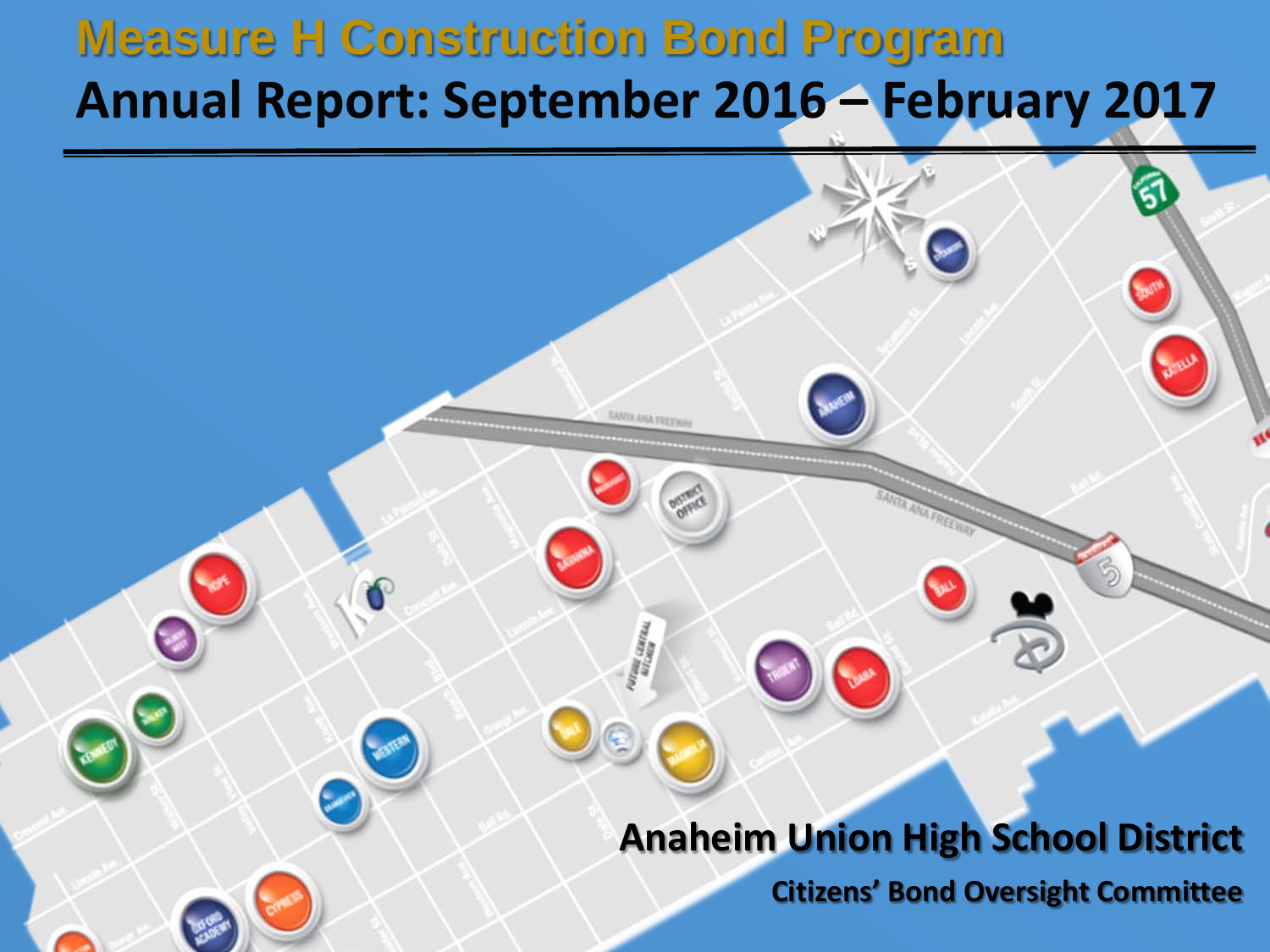

# Table of Contents

| <b>Measure H Expenditure Summary</b> |  |
|--------------------------------------|--|
|                                      |  |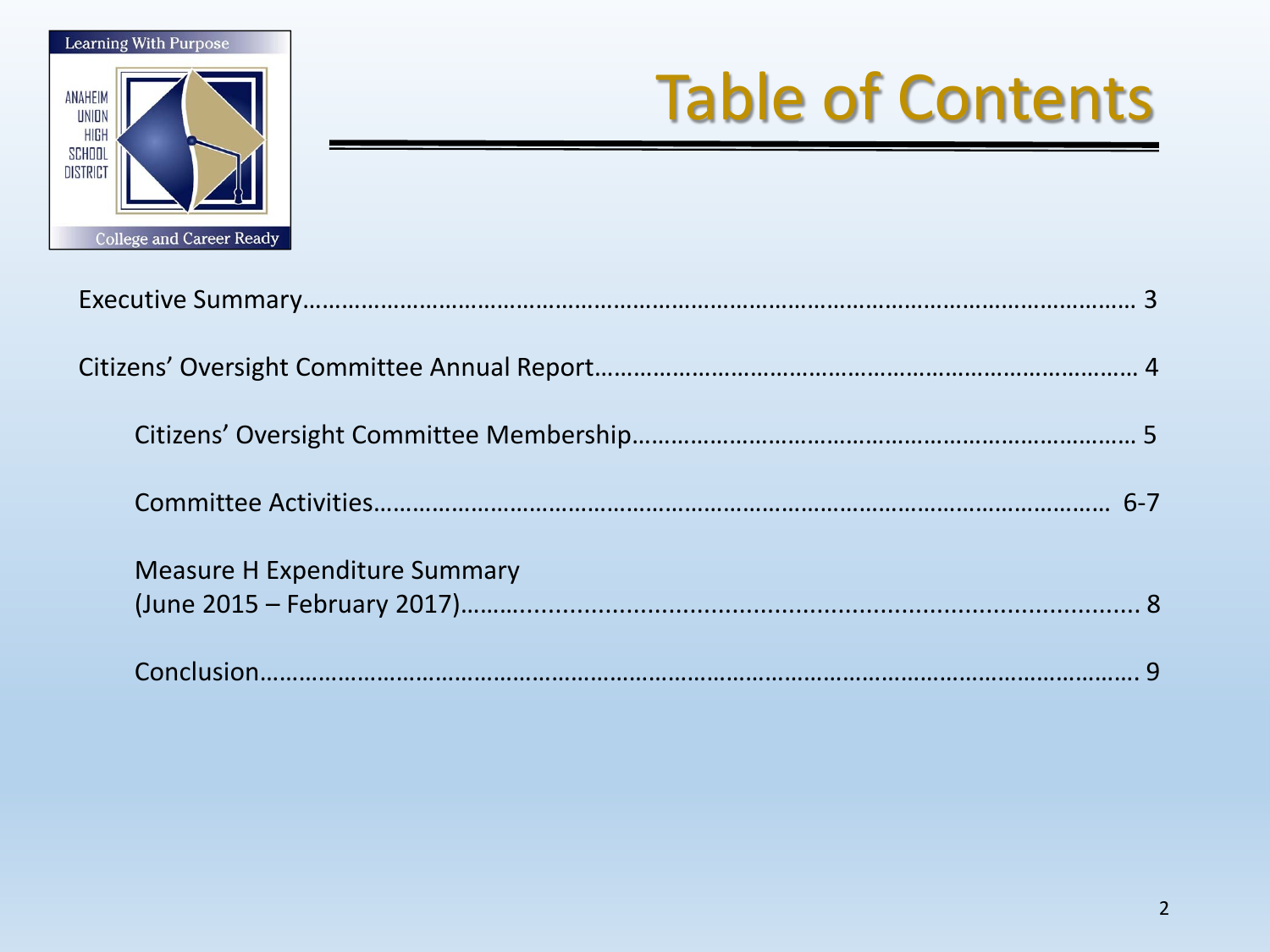

# Executive Summary

The following is a summary of the Committee's activities from September 2016 through February 2017.

The Committee met three times during this period and made a site visit to the Katella High School. The Committee met on the following dates.

- September 15, 2016
- November 17, 2016
- February 6, 2017
- On October 13, 2016 we presented the Committee's Annual Report (July 2015 August 2016) to the Board of Trustees in public session
- On February 6, 2017 we received and reviewed the Financial and Performance Audit for the year ending June 30, 2016 that was prepared by Vavrinek, Trine, Day & Co, LLP
- We received design and construction project updates for Wave I Measure H projects
- We received and reviewed project budgets
- We received and reviewed the expenditure reports related to the Anaheim Union High School District (Orange County, California) General Obligation Bond, Election of 2014 - Series 2015, Wave I projects
- We received and reviewed the Wave II project list and preliminary budgets
- On February 6, 2017 we visited the Katella High School DROPS Site Improvement project site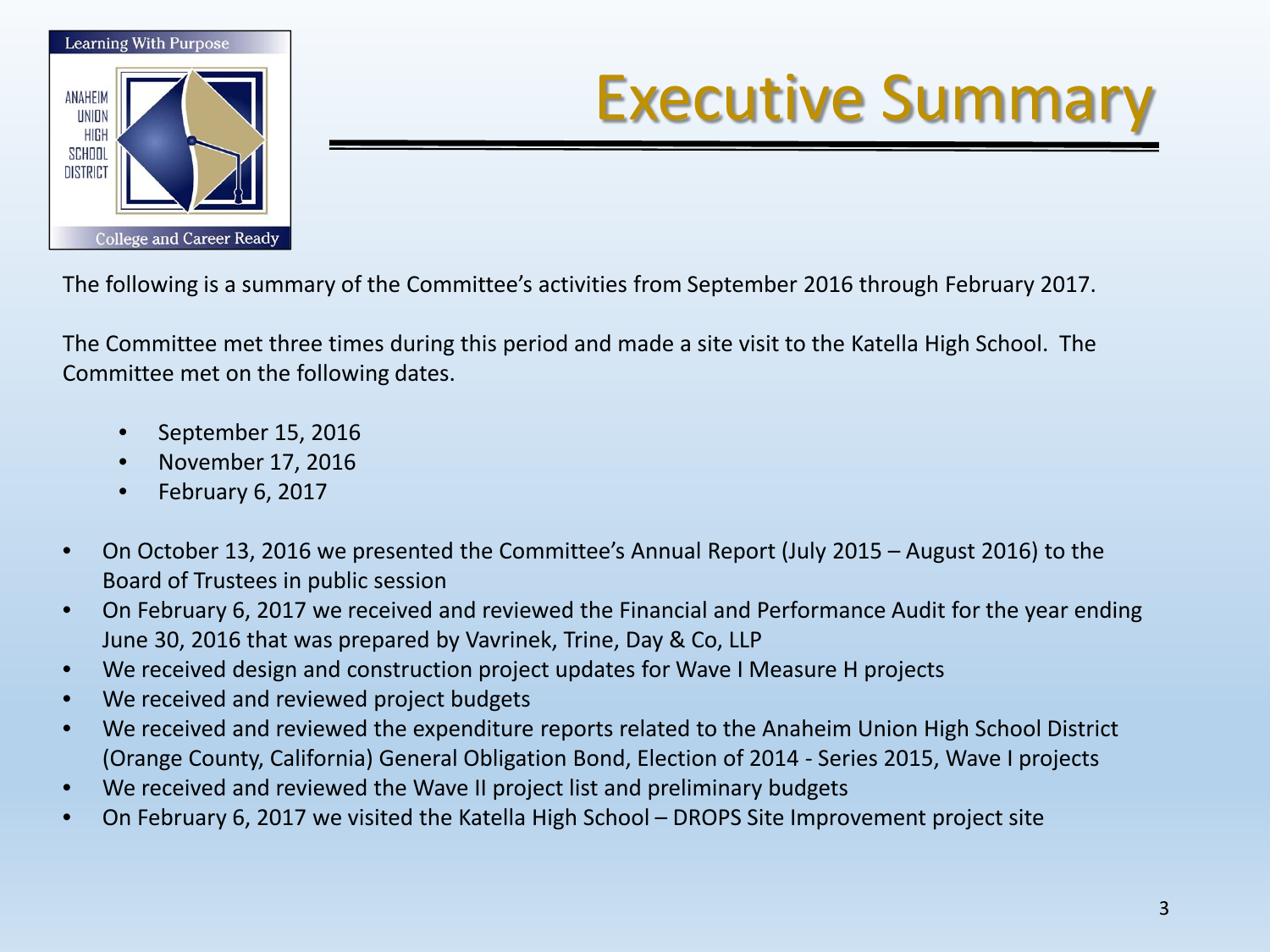

Based on our review of the Financial and Performance Audit Report dated June 30, 2016, project updates and site visit, we are confident the AUHSD is expending the bond proceeds only for the purposes as set forth in the Measure H Bond Program and not for other purposes. We are satisfied with efforts being made to complete all projects as planned and in a cost-effective manner, and will continue to diligently monitor those efforts.

The Anaheim Union High School District Board of Education established the Citizens' Oversight Committee (COC) by Resolution No. 2014/15-B-02. The Committee is established under the guidelines of Measure H Bond election. Measure H was approved by the voters on November 4, 2014 and authorized the issuance of \$249,000,000 in general obligation bonds for capital improvement projects throughout the District.

#### Purpose

The purpose of the COC is to inform the public, at least annually in public session, concerning the expenditure of bond proceeds as approved by the voters on November 4, 2014. Bond proceeds may be expended only on capital improvement projects as defined by Exhibit B of Resolution No. 2014/15-B-02.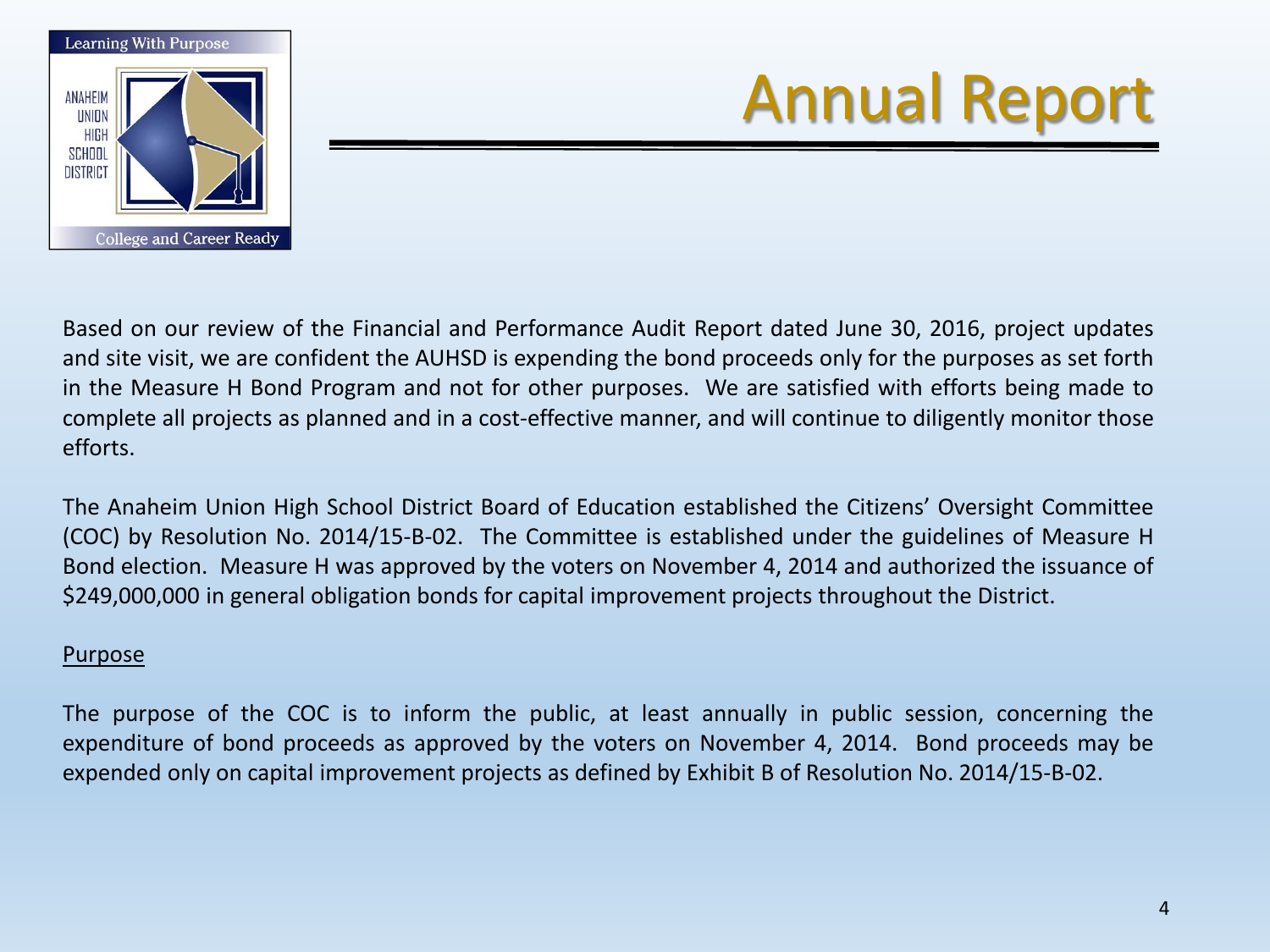

#### **Membership**

| Name                                     | <b>Representative Group</b>                                 | <b>Reappointment Date</b> | 2 <sup>nd</sup> Term Completion |
|------------------------------------------|-------------------------------------------------------------|---------------------------|---------------------------------|
| <b>Carolyn Cavecche</b><br>(Chairperson) | Member Active in a Bonafide<br><b>Taxpayer Organization</b> | March 7, 2017             | <b>March 2019</b>               |
| Steve Hwangbo                            | Parent                                                      | March 7, 2017             | <b>March 2019</b>               |
| Larry Larsen                             | Member Active in a Senior<br>Citizens' Organization         | October 13, 2016          | October 2018                    |
| <b>Robert Nelson</b>                     | Parent and PTA Member                                       | March 7, 2017             | <b>March 2019</b>               |
| Patricia Rich                            | Member At-Large                                             | October 13, 2016          | October 2018                    |
| <b>Rick Tkach</b>                        | Parent                                                      | March 7, 2017             | <b>March 2019</b>               |
| Alan Walker                              | Member Active in a Business<br>Organization                 | October 13, 2016          | October 2018                    |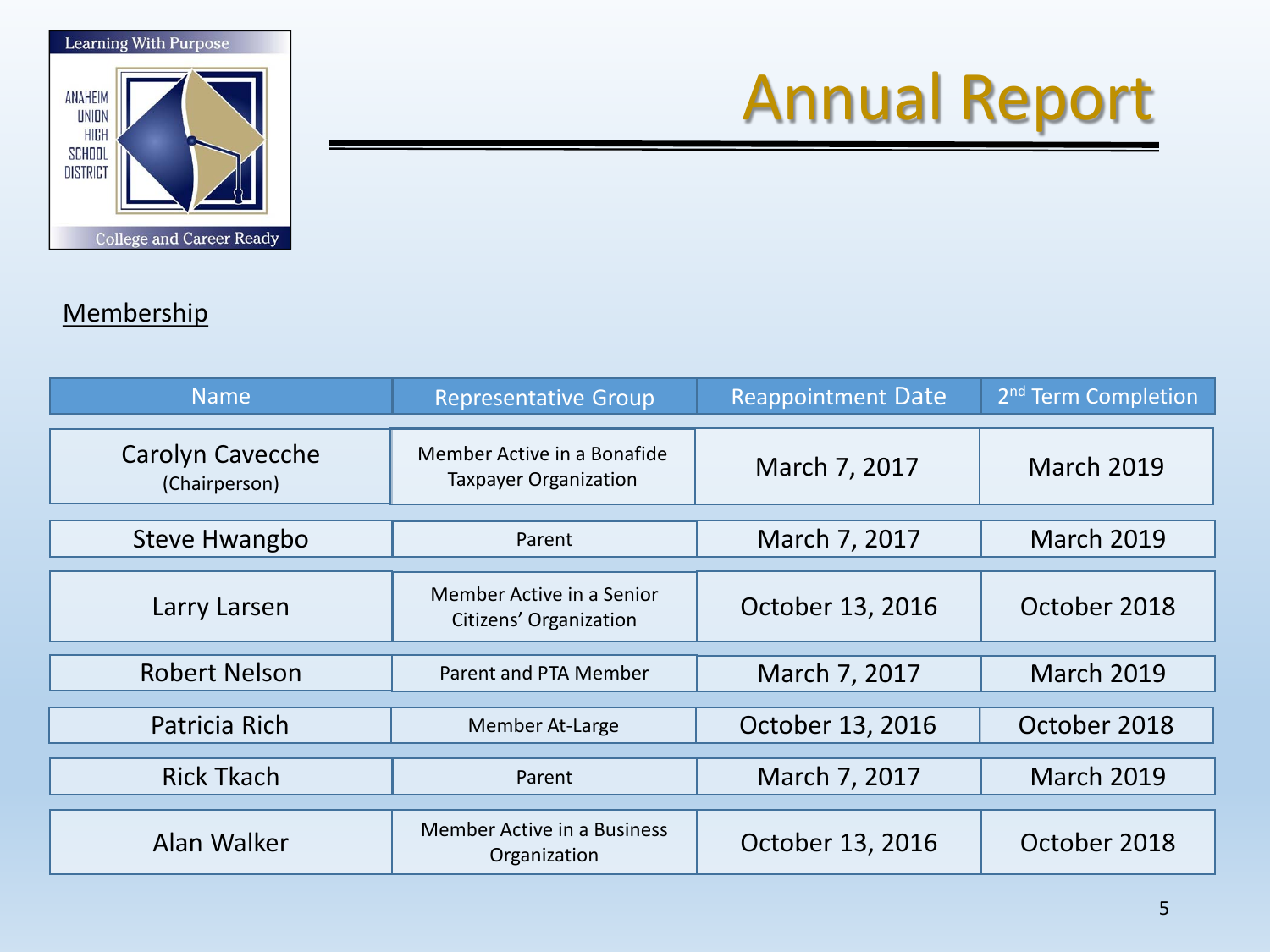

#### Committee Activities

The COC actively reviews Measure H expenditures, annual financial and performance audits, financial statements, and staff reports regarding Bond sales, use of the proceeds, and progress of various capital projects that are funded by Measure H proceeds.

The specific activities of the COC includes the following:

- 1. Review and approval of the Committee Bylaws
- 2. Review of current projects in the Facilities Master Plan, including updates
- 3. Visits to construction sites
- 4. Attend regular meetings as a committee
- 5. Review of various reports and information including:
	- Annual performance and financial audits
	- Quarterly expenditure reports
	- Construction project updates
	- Planning status of future construction projects utilizing Measure H Bond funds
	- Various staff reports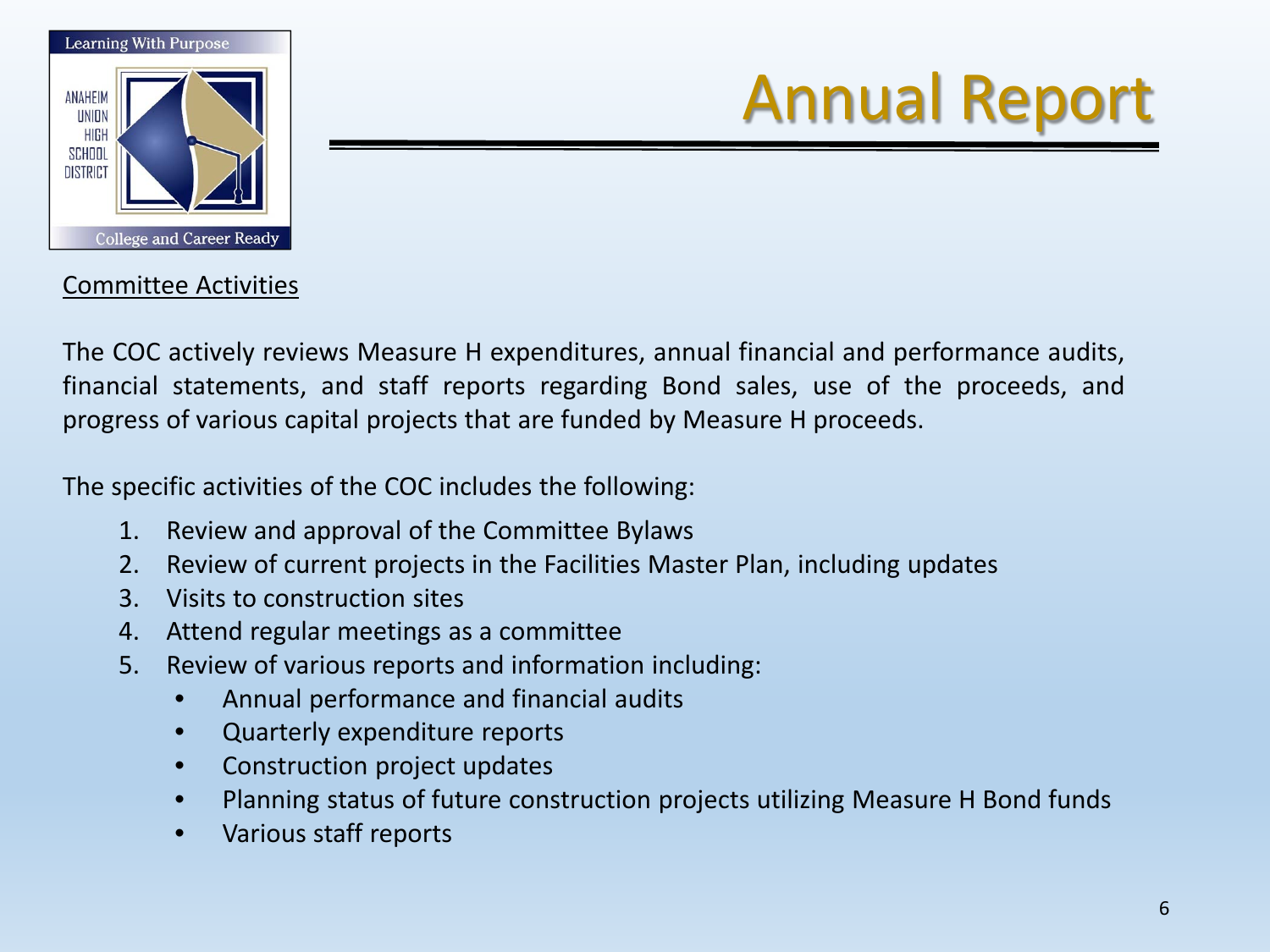

#### Committee Activities

- 6. Review of bond series issuance details
- 7. Review of efforts of the District to maximize bond revenues by accessing state matching funds and implementing cost-savings measures
- 8. Adherence to the Brown Act requirements of publicized and open meetings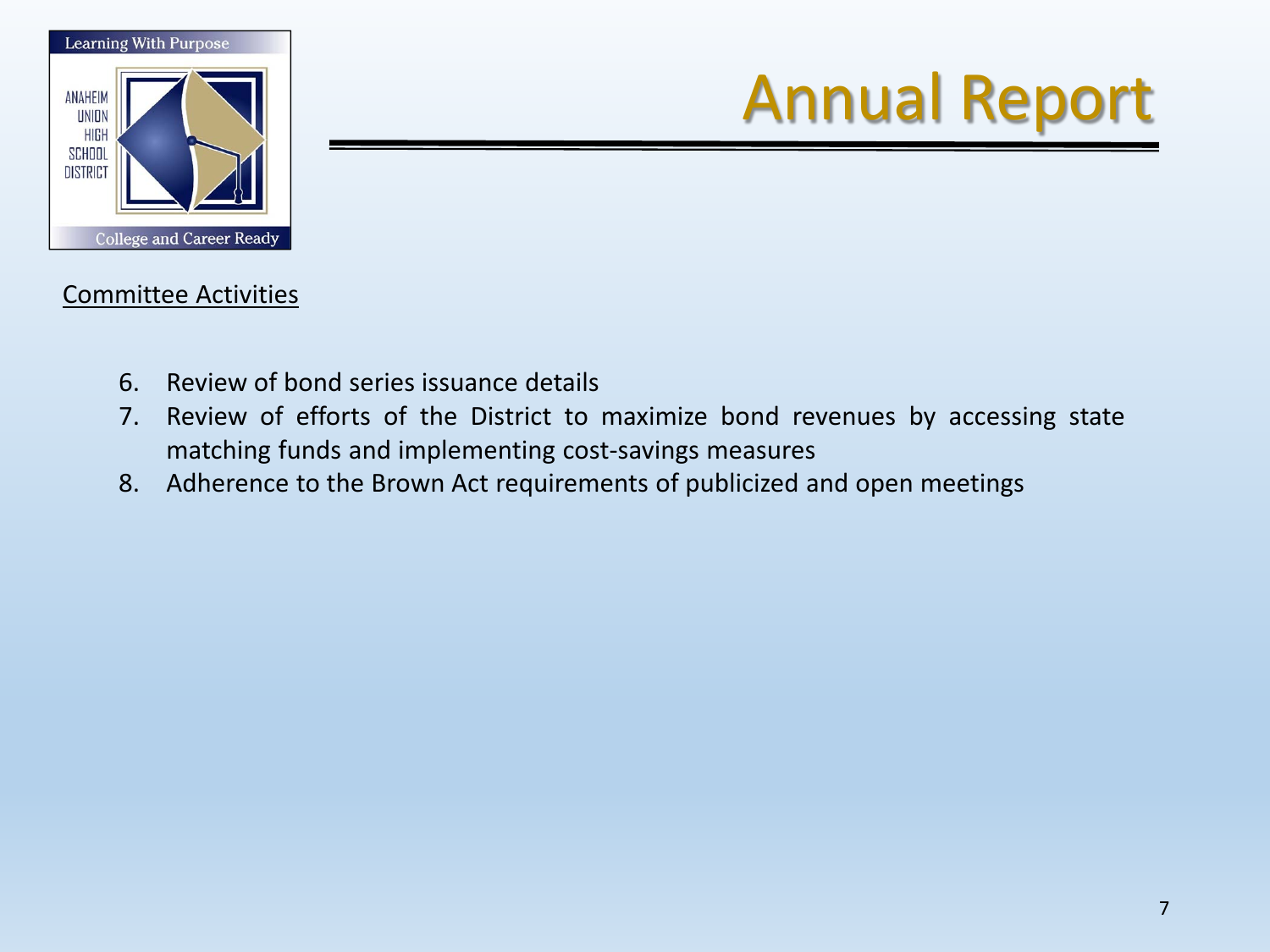



#### **June 2015 – February 2017 Measure H Expenditure Summary**

**Bond Series 2015 Proceeds \$63,880,348.68 Expenditures as of February 28, 2017 \$35,014,964.89 Balance Bond Series 2015 \$28,865,383.79**

The following is the detail summary of the Measure H Expenditures as of February, 2016

|    | A. Design, Inspection, and Testing                    | \$2,533,019.74  |
|----|-------------------------------------------------------|-----------------|
|    | <b>A1. Construction</b>                               | \$8,654,080.30  |
|    | <b>B.</b> 21 <sup>st</sup> Century Furniture          | \$3,420,682.54  |
| C. | <b>2012 Certificate of Participation Payoff</b>       | \$19,883,505.98 |
| D. | <b>Bond Administration Costs and Interest Expense</b> | \$523,676.33    |
|    | <b>TOTAL EXPENSES:</b>                                | \$35,014,964.89 |